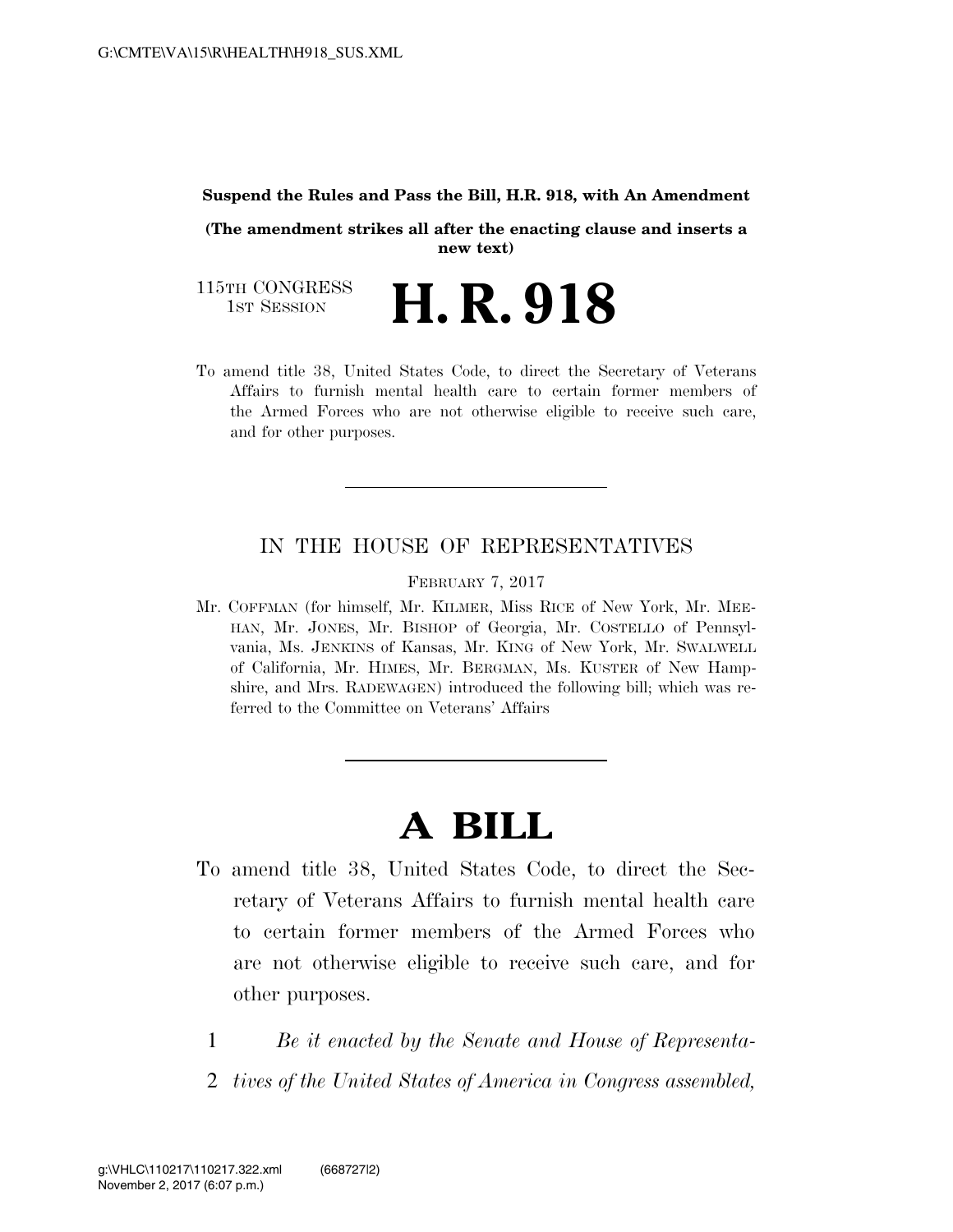$\mathfrak{D}$ 

### **SECTION 1. SHORT TITLE.**

 This Act may be cited as the ''Veteran Urgent Access to Mental Healthcare Act''.

 **SEC. 2. EXPANSION OF MENTAL HEALTH CARE FOR CER- TAIN FORMER MEMBERS OF THE ARMED FORCES.** 

 (a) IN GENERAL.—Chapter 17 of title 38, United States Code, is amended by inserting after section 1720H the following new section:

## **''§ 1720I. Expansion of mental health care for certain**

**former members of the Armed Forces** 

 ''(a) IN GENERAL.—The Secretary shall furnish to former members of the Armed Forces described in sub-section (b)—

''(1) an initial mental health assessment; and

 ''(2) the mental health care services authorized under this chapter that the Secretary determines are required to treat the mental health care needs of the former member, including risk of suicide or harming others.

 ''(b) FORMER MEMBERS OF THE ARMED FORCES DESCRIBED.—A former member of the Armed Forces de- scribed in this subsection is an individual who meets the following criteria: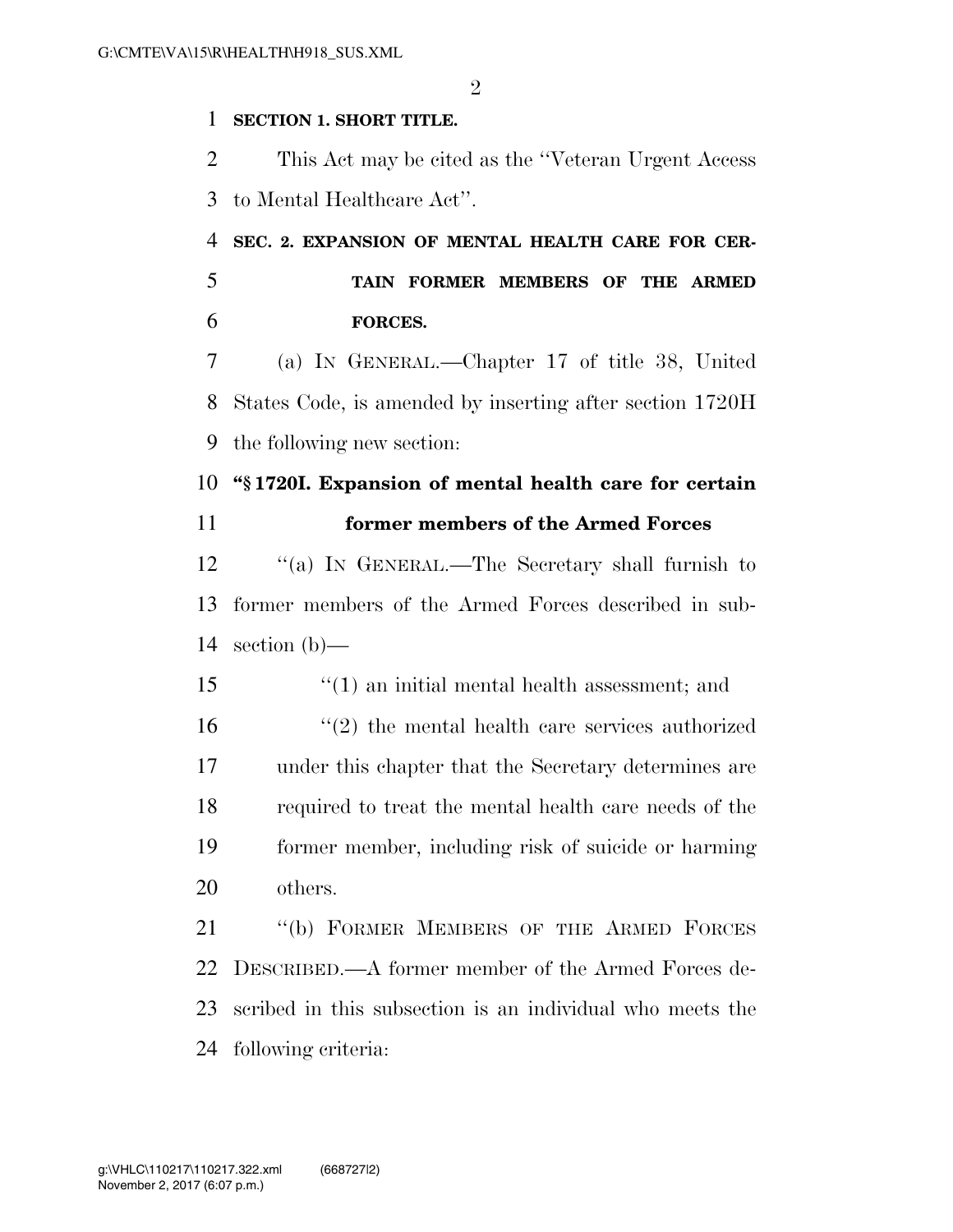3

| $\mathbf{1}$   | $\lq(1)$ The individual is a former member of the   |
|----------------|-----------------------------------------------------|
| $\overline{2}$ | Armed Forces, including the reserve components,     |
| 3              | $who$ —                                             |
| $\overline{4}$ | $\lq\lq$ served in the active military, naval, or   |
| 5              | air service, and was discharged or released         |
| 6              | therefrom under a condition that is not honor-      |
| 7              | able except—                                        |
| 8              | "(i) dishonorable; or                               |
| 9              | "(ii) bad conduct discharge;                        |
| 10             | "(B) has applied for a character of service         |
| 11             | determination and such determination has not        |
| 12             | been made; and                                      |
| 13             | $\lq\lq$ (C) is not otherwise eligible to enroll in |
| 14             | the health care system established by section       |
| 15             | 1705 of this title by reason of such discharge      |
| 16             | or release not meeting the requirements of sec-     |
| 17             | tion $101(2)$ of this title.                        |
| 18             | $"(2)$ While serving in the Armed Forces—           |
| 19             | "(A) the former member was deployed in a            |
| 20             | theater of combat operations or an area at a        |
| 21             | time during which hostilities occurred in that      |
| 22             | area;                                               |
| 23             | "(B) participated in or experienced such            |
| 24             | combat operations or hostilities, including by      |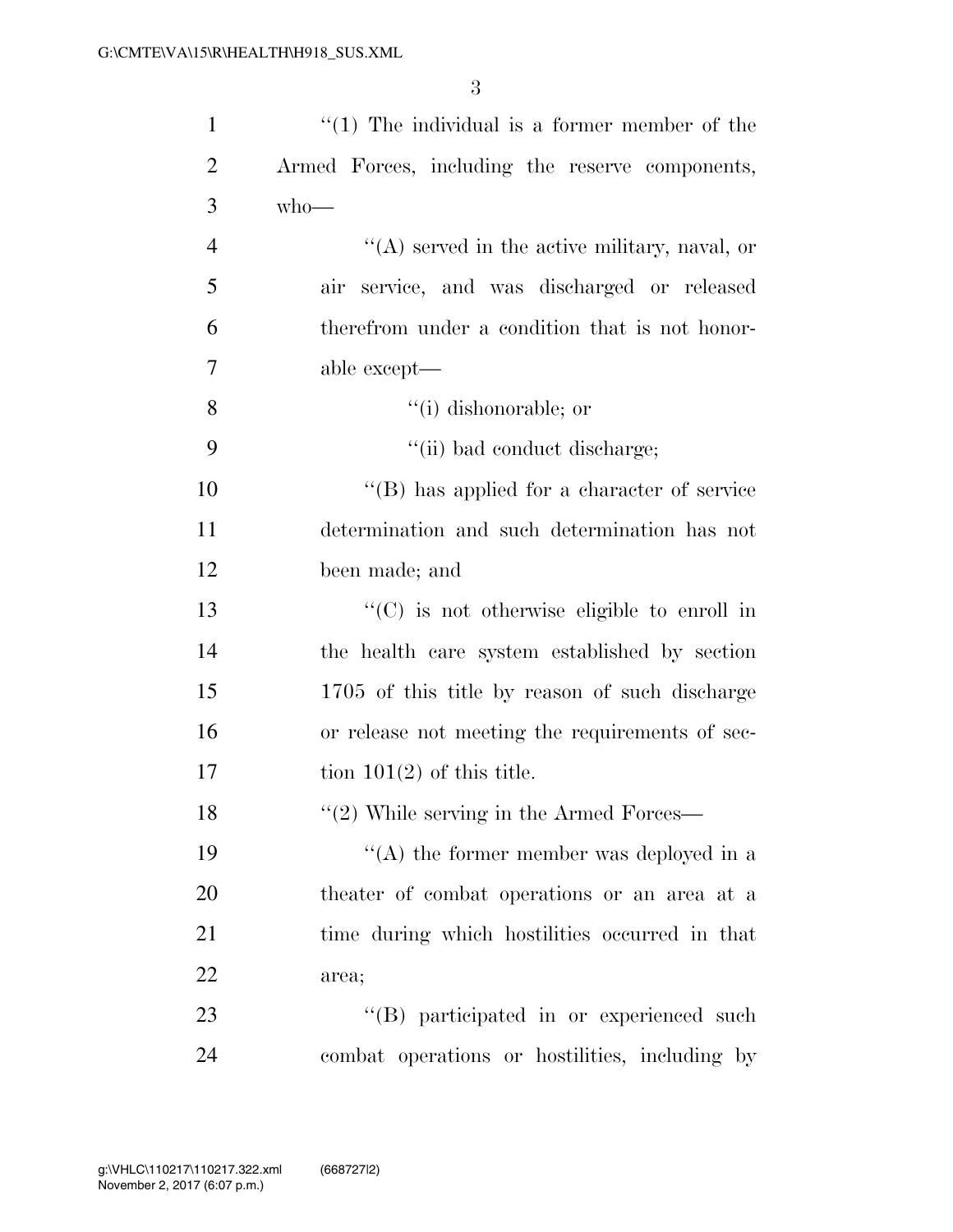| $\mathbf{1}$   | controlling an unmanned aerial vehicle from a                |
|----------------|--------------------------------------------------------------|
| $\overline{2}$ | location other than such theater or area; or                 |
| 3              | "(C) was the victim of a physical assault                    |
| $\overline{4}$ | of a sexual nature, battery of a sexual nature,              |
| 5              | or sexual harassment (as defined in section                  |
| 6              | $1720D(f)$ of this title).                                   |
| 7              | "(c) NON-DEPARTMENT CARE.— $(1)$ In furnishing               |
| 8              | mental health care services to an individual under this sec- |
| 9              | tion, the Secretary may provide such mental health care      |
| 10             | services at a non-Department facility if—                    |
| 11             | $\lq\lq$ in the judgment of a mental health profes-          |
| 12             | sional employed by the Department, the receipt of            |
| 13             | mental health care services by that individual in fa-        |
| 14             | cilities of the Department would be clinically inadvis-      |
| 15             | able; or                                                     |
| 16             | "(B) facilities of the Department are not capa-              |
| 17             | ble of furnishing such mental health care services to        |
| 18             | that individual economically because of geographical         |
| 19             | inaccessibility.                                             |
| 20             | " $(2)$ The Secretary shall carry out paragraph $(1)$ pur-   |
| 21             | suant to section 1703 of this title or any other provision   |
| 22             | of law authorizing the Secretary to enter into contracts     |
| 23             | or agreements to furnish hospital care and medical serv-     |
| 24             | ices to veterans at non-Department facilities.               |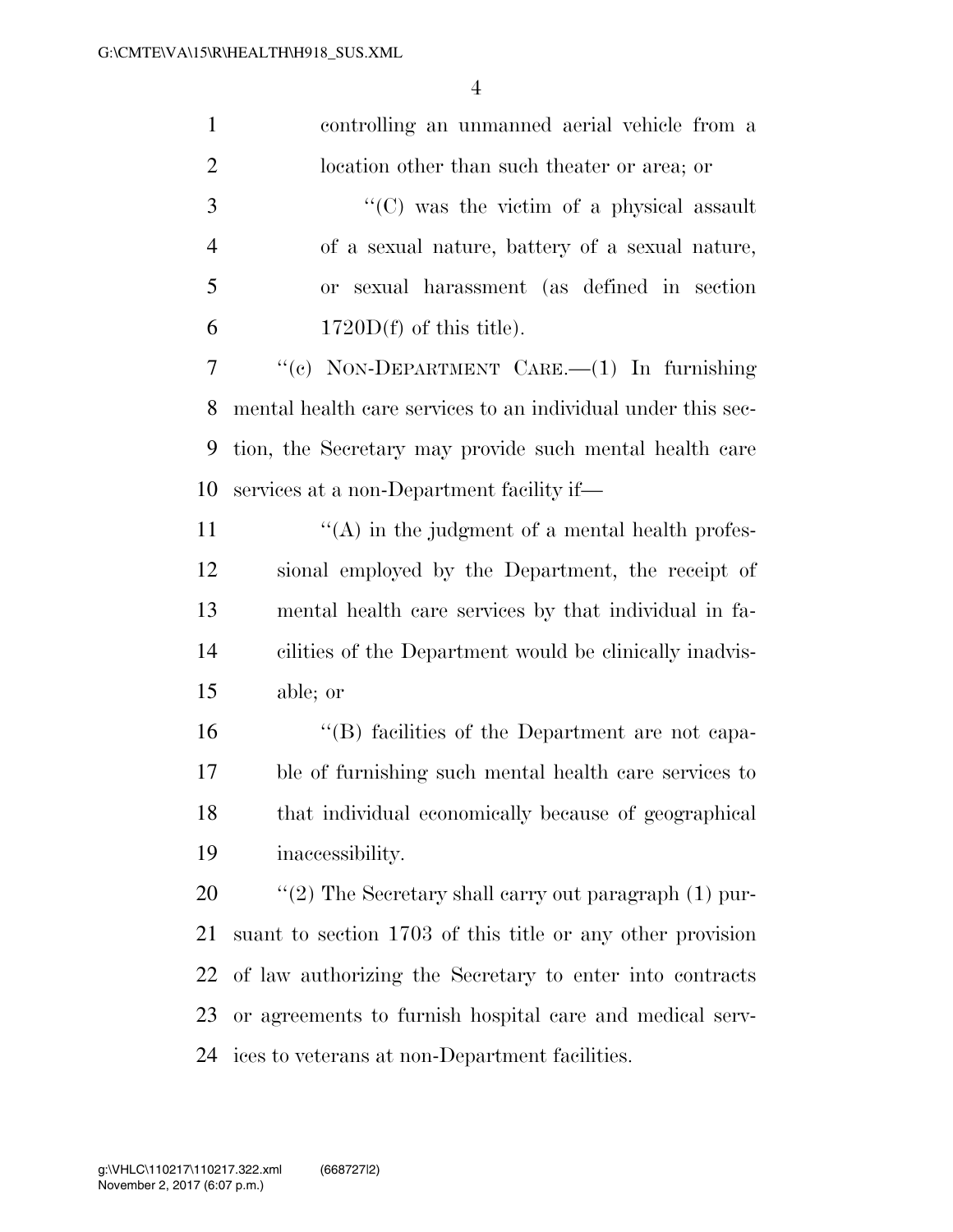''(d) SETTING AND REFERRALS.—In furnishing men- tal health care services to an individual under this section, the Secretary shall—

4 "(1) seek to ensure that such mental health care services are furnished in a setting that is thera- peutically appropriate, taking into account the cir- cumstances that resulted in the need for such men-tal health care services; and

 ''(2) provide referral services to assist former members who are not eligible for services under this chapter to obtain services from sources outside the Department.

 ''(e) INFORMATION.—The Secretary shall provide in- formation on the mental health care services available under this section. Efforts by the Secretary to provide such information—

 $\frac{17}{2}$  ''(1) shall include availability of a toll-free tele- phone number (commonly referred to as an 800 number);

 ''(2) shall ensure that information about the mental health care services available under this sec-tion—

23  $\cdot$  (A) is revised and updated as appro-priate;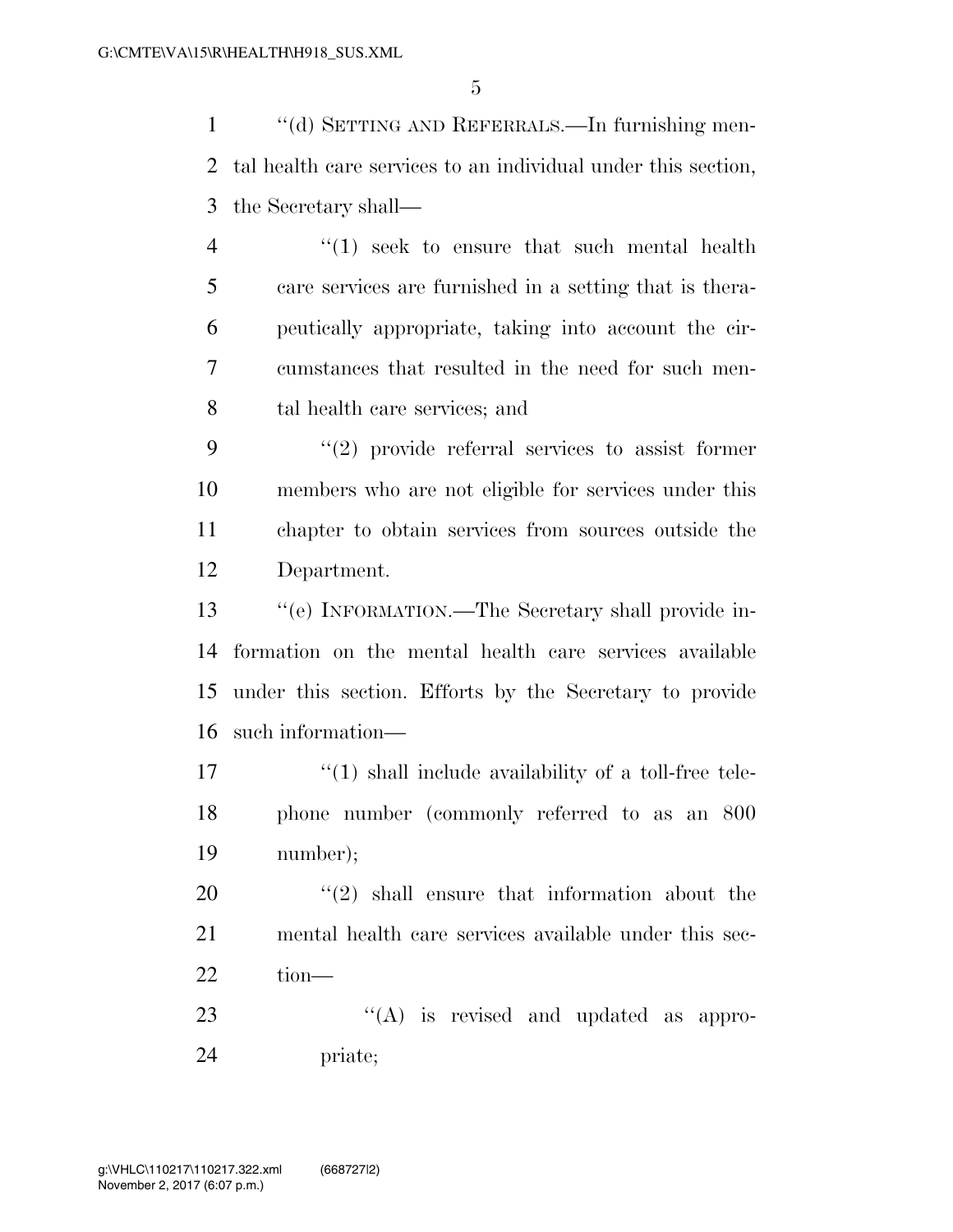| $\mathbf{1}$   | "(B) is made available and visibly posted                  |
|----------------|------------------------------------------------------------|
| $\overline{2}$ | at appropriate facilities of the Department; and           |
| 3              | $\lq\lq$ (C) is made available to State veteran            |
| $\overline{4}$ | agencies and through appropriate public infor-             |
| 5              | mation services; and                                       |
| 6              | $\lq(3)$ shall include coordination with the Sec-          |
| 7              | retary of Defense seeking to ensure that members of        |
| 8              | the Armed Forces and individuals who are being             |
| 9              | separated from active military, naval, or air service      |
| 10             | are provided appropriate information about pro-            |
| 11             | grams, requirements, and procedures for applying           |
| 12             | for mental health care services under this section.        |
| 13             | "(f) ANNUAL REPORTS.—Each year, the Secretary              |
| 14             | shall submit to Congress an annual report on the mental    |
| 15             | health care services provided pursuant to this section.    |
| 16             | Each report shall include data for the year covered by the |
| 17             | report with respect to each of the following:              |
| 18             | $"(1)$ The number of individuals who received              |
| 19             | mental health care services under subsection (a),          |
| 20             | disaggregated by the number of men who received            |
| 21             | such services and the number of women who re-              |
| 22             | ceived such services.                                      |
| $\cap$         | $\cdots$ $\cdots$ $\alpha$                                 |

23 ''(2) Such other information as the Secretary considers appropriate.''.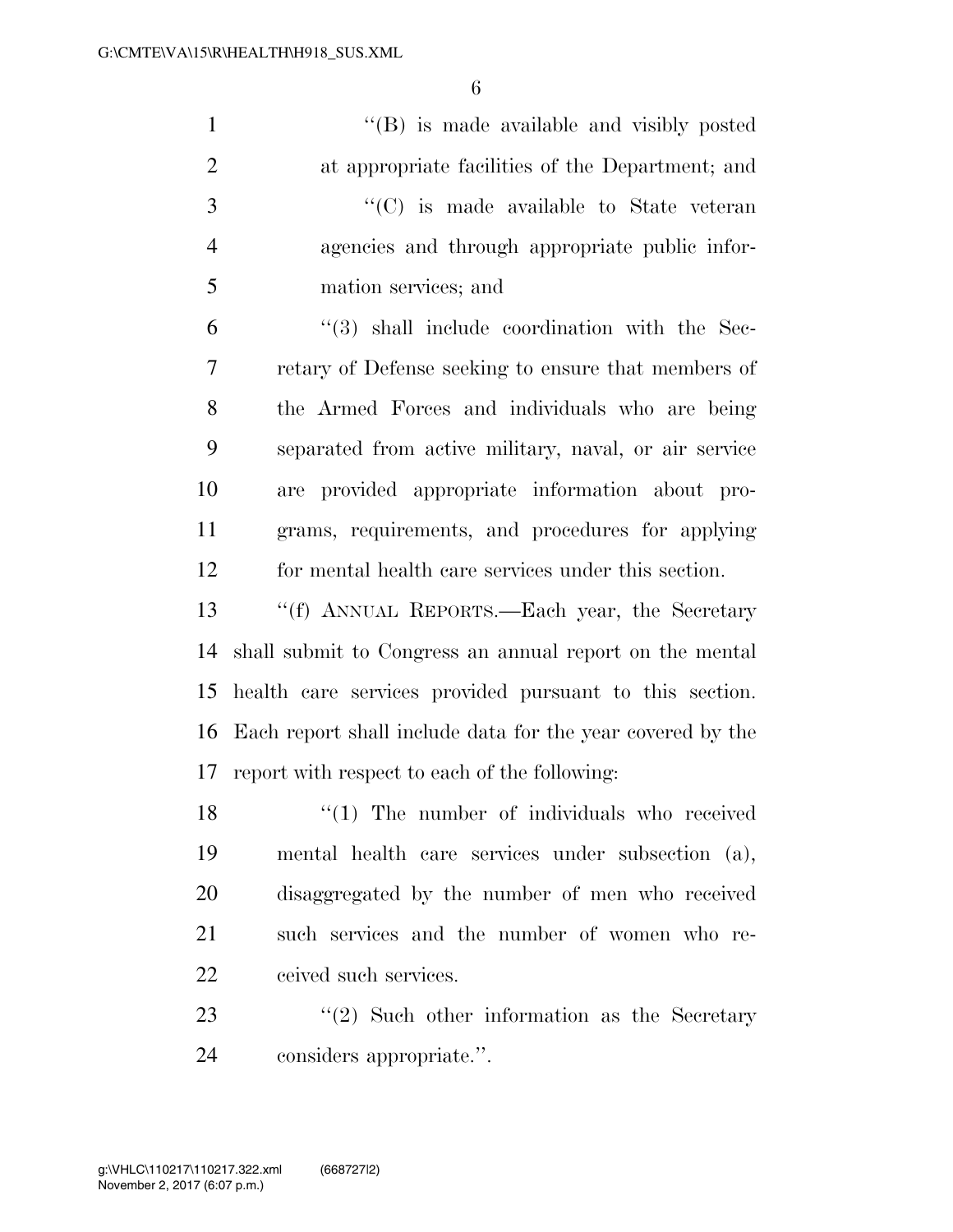(b) CLERICAL AMENDMENT.—The table of sections at the beginning of chapter 17 of title 38, United States Code, is amended by inserting after the item relating to section 1720H the following new item:

"1720I. Expansion of mental health care for certain former members of the Armed Forces.".

#### **SEC. 3. CHARACTER OF SERVICE DETERMINATIONS.**

 (a) IN GENERAL.—Chapter 53 of title 38, United States Code, is amended by inserting after section 5303A the following new section:

#### **''§ 5303B. Character of service determinations**

 ''(a) DETERMINATION.—The Secretary shall estab- lish a process by which an individual who served in the Armed Forces and was discharged or dismissed therefrom may seek a determination from the Secretary with respect to whether such discharge or release was under a condition that bars the right of such individual to a benefit under the laws administered by the Secretary based upon the pe-riod of service from which discharged or dismissed.

 ''(b) PROVISION OF INFORMATION.—If the Secretary determines under subsection (a) that an individual is barred to a benefit under the laws administered by the Secretary, the Secretary shall provide to such individual information regarding the ability of the individual to ad- dress such condition, including pursuant to section 5303 of this title and chapter 79 of title 10.''.